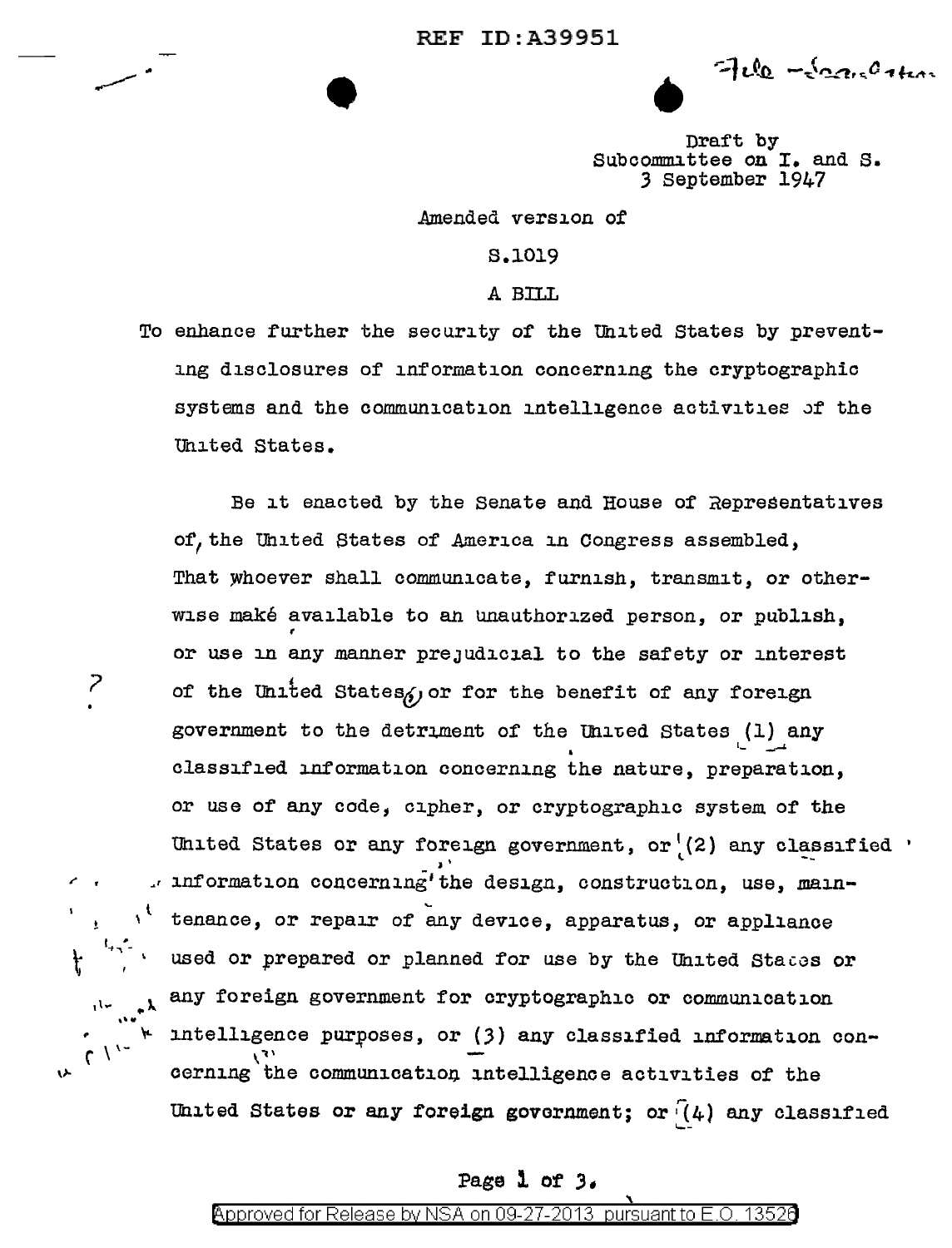

Subcommittee on I. & S. *3* September 1947  $S.1019 - Am.$  ded

information obtained from the communications of the United States or any foreign government by the processes of communication intelligence, shall be fined not more than \$10,000 or imprisoned not more than ten years or both.

Sec. 2. {a) The term "classified information" as used herein shall be construed to mean information which, at the time of a violation under this Act, is, for reasons of national security, specifically designaved by a United states government agency for limitation or restriction in dissemination or distribution. The term "classified procedures and methods" as used herein shall be construed accordingly.

(b) The terms "code", "cipher", and "crypto-<br>graphic system" as used herein shall be construed to *l*iclude in their meaning any method of secret writing and any mechanical or electrical device or method used for the purpose of I disguising or concealing the contents or the meaningf of communications. The term "cryptographic purposes" as used heroin is correspondingly extended in the scope of its meaning.

(c) The term "foreign government" as used herein shall be oonstrued to include in its meaning any person or persons acting or purporting to act for or on behalf of any faction, party, department, agency, bureau, or military force

А.

Page  $9.3$